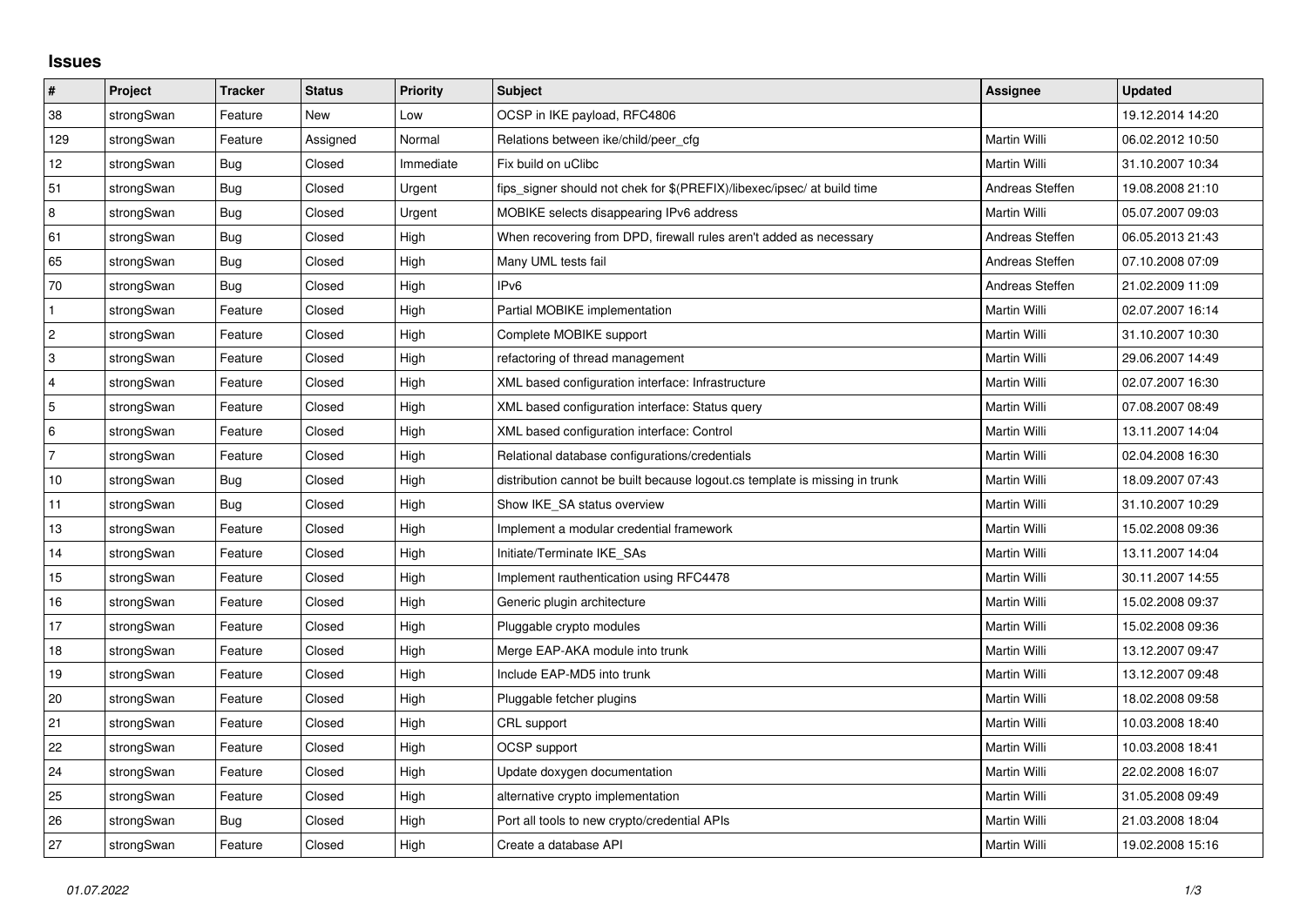| $\vert$ # | Project    | <b>Tracker</b> | <b>Status</b> | <b>Priority</b> | <b>Subject</b>                                                         | Assignee              | <b>Updated</b>   |
|-----------|------------|----------------|---------------|-----------------|------------------------------------------------------------------------|-----------------------|------------------|
| 30        | strongSwan | Feature        | Closed        | High            | Certificate caching                                                    | Martin Willi          | 02.04.2008 14:50 |
| 31        | strongSwan | Bug            | Closed        | High            | ikev2/rw-eap-aka-rsa scenario fails                                    | <b>Martin Willi</b>   | 19.03.2008 15:25 |
| 32        | strongSwan | <b>Bug</b>     | Closed        | High            | ikev2/rw-no-idr scenario fails                                         | Martin Willi          | 19.03.2008 11:13 |
| 33        | strongSwan | <b>Bug</b>     | Closed        | High            | ikev2/crl-revoked scenario broken                                      | Martin Willi          | 19.03.2008 19:02 |
| 34        | strongSwan | Bug            | Closed        | High            | ikev2/multi-level-ca-loop segfaults                                    | Martin Willi          | 31.03.2008 09:19 |
| 35        | strongSwan | <b>Bug</b>     | Closed        | High            | ikev2/ocsp-no-signer-cert scenario segfaults                           | <b>Martin Willi</b>   | 02.04.2008 09:45 |
| 36        | strongSwan | <b>Bug</b>     | Closed        | High            | strongswan-4.2.0 does not compile with uclibc                          | Martin Willi          | 04.04.2008 13:51 |
| 40        | strongSwan | Feature        | Closed        | High            | NetworkManager support                                                 | Martin Willi          | 22.08.2008 12:54 |
| 41        | strongSwan | Feature        | Closed        | High            | CFG attribute provider framework                                       | Martin Willi          | 16.04.2008 11:24 |
| 42        | strongSwan | Feature        | Closed        | High            | CFG attribute handler framework                                        | Martin Willi          | 28.04.2009 10:23 |
| 43        | strongSwan | <b>Bug</b>     | Closed        | High            | missing certificate_identity in SQL database causes segfault           | Martin Willi          | 07.04.2008 10:08 |
| 45        | strongSwan | <b>Bug</b>     | Closed        | High            | Failure to open SQLite database crashes charon                         | Martin Willi          | 07.04.2008 09:16 |
| 46        | strongSwan | Feature        | Closed        | High            | DNS resolving for hosts in ike_cfg                                     | <b>Martin Willi</b>   | 09.06.2008 09:34 |
| 47        | strongSwan | Feature        | Closed        | High            | <b>RNG API</b>                                                         | Martin Willi          | 16.04.2008 11:27 |
| 48        | strongSwan | Feature        | Closed        | High            | Parallel trustchain verification                                       | <b>Martin Willi</b>   | 16.04.2008 11:33 |
| 49        | strongSwan | Bug            | Closed        | High            | starter log directly to terminal                                       | Martin Willi          | 30.04.2009 10:18 |
| 50        | strongSwan | <b>Bug</b>     | Closed        | High            | plutostderrlog option missing                                          | <b>Martin Willi</b>   | 11.05.2008 10:10 |
| 54        | strongSwan | Feature        | Closed        | High            | <b>EAP-Identity Server functionality</b>                               | Martin Willi          | 22.08.2008 12:55 |
| 55        | strongSwan | <b>Bug</b>     | Closed        | High            | Implement SHA512/384/256 HMAC with proper truncation in kernel         | Martin Willi          | 03.12.2009 11:41 |
| 56        | strongSwan | <b>Bug</b>     | Closed        | High            | New interface for EAP-SIM backend                                      | Martin Willi          | 24.10.2008 10:23 |
| 59        | strongSwan | Feature        | Closed        | High            | Add additinal signal dependent parameter to bus                        | Martin Willi          | 29.07.2008 11:04 |
| 60        | strongSwan | Feature        | Closed        | High            | Implement draft-sheffer-ikev2-gtc-00 with PAM password verification    | Martin Willi          | 22.08.2008 12:59 |
| 64        | strongSwan | Bug            | Closed        | High            | MOBIKE with changed NAT mappings                                       | Martin Willi          | 08.10.2008 14:21 |
| 71        | strongSwan | <b>Bug</b>     | Closed        | High            | Improved Acquire handling                                              | Martin Willi          | 20.05.2009 11:54 |
| 73        | strongSwan | Issue          | Closed        | High            | StrongSwan IKEv2 CERT Payload missing first 0x30 byte of DER-encoding. | Martin Willi          | 06.05.2013 21:33 |
| 79        | strongSwan | <b>Bug</b>     | Closed        | High            | Windows 7 sometimes fails to verify RSA signatures done by gcrypt      | Martin Willi          | 30.06.2009 12:22 |
| 37        | strongSwan | Feature        | Closed        | High            | Hash and URL support for IKEv2                                         | <b>Tobias Brunner</b> | 18.04.2008 13:38 |
| 52        | strongSwan | Bug            | Closed        | High            | Migrate ESP sequence number in update_sa                               | Tobias Brunner        | 25.06.2008 08:40 |
| 44        | strongSwan | Bug            | Closed        | Normal          | multiple copies of ca certificate in cache                             |                       | 07.04.2008 10:51 |
| 57        | strongSwan | Feature        | Closed        | Normal          | new pluto connection option: verify identifier                         | Andreas Steffen       | 25.07.2013 10:07 |
| 53        | strongSwan | Bug            | Closed        | Normal          | Printf handler for proposal_t                                          | Martin Willi          | 12.06.2008 14:23 |
| 58        | strongSwan | Bug            | Closed        | Normal          | Please fix bashism in /src/ipsec/ipsec.in                              | Martin Willi          | 16.07.2008 09:08 |
| 62        | strongSwan | <b>Bug</b>     | Closed        | Normal          | ikev2 missing rekeying support not recognised                          | Martin Willi          | 14.11.2008 15:17 |